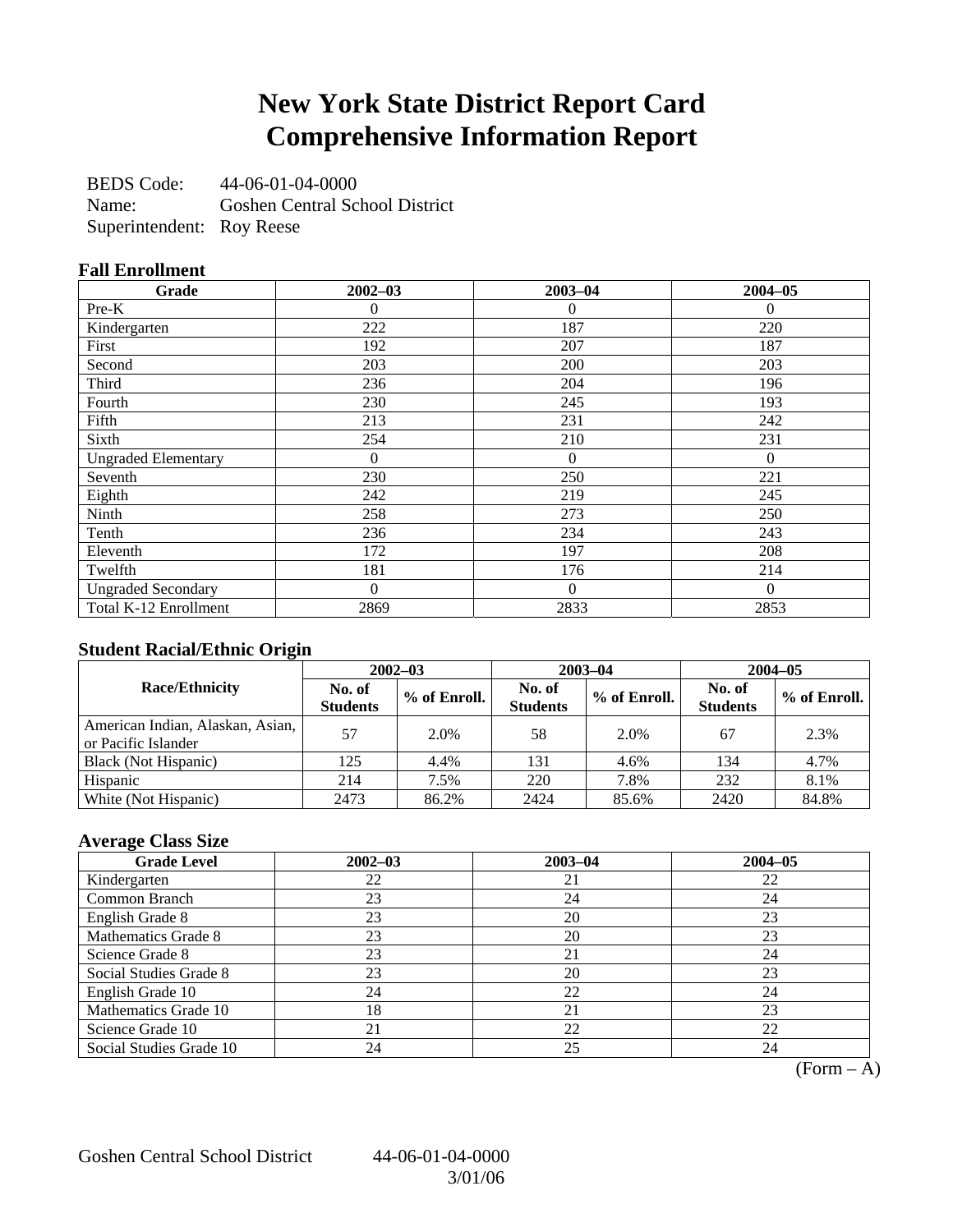### **District Need to Resource Capacity Category**

| <b>N/RC Category</b> | <b>Description</b>                                                                                 |
|----------------------|----------------------------------------------------------------------------------------------------|
|                      | This is a school district with average student needs in relation to<br>district resource capacity. |

### **Similar School Group and Description**

| <b>Similar School Group</b> | <b>Description</b> |
|-----------------------------|--------------------|
| NA                          | <b>NA</b>          |

All schools within the same N/RC category are divided into three similar school groups defined by the percentage of students in the school who are eligible for the free-lunch program and/or who are limited English proficient (also known as English language learners).

#### **Student Demographics Used To Determine Similar Schools Group**

|                                   | $2002 - 03$ |         |         | $2003 - 04$ | $2004 - 05$ |         |  |
|-----------------------------------|-------------|---------|---------|-------------|-------------|---------|--|
|                                   | Count       | Percent |         | Percent     | Count       | Percent |  |
| <b>Limited English Proficient</b> | 51          | . .8%   | 36      | .3%         | 58          | 2.0%    |  |
| <b>Eligible for Free Lunch</b>    | 228         | 8.0%    | $179 -$ | 6.3%        | 212         | 7.4%    |  |

#### **Attendance and Suspension**

|                               | $2001 - 02$      |         |                  | $2002 - 03$ | $2003 - 04$     |         |
|-------------------------------|------------------|---------|------------------|-------------|-----------------|---------|
|                               | $%$ of<br>No. of |         | $%$ of<br>No. of |             | No. of          | $%$ of  |
|                               | Students         | Enroll. | <b>Students</b>  | Enroll.     | <b>Students</b> | Enroll. |
| <b>Annual Attendance Rate</b> |                  | 96.6%   |                  | 95.0%       |                 | 95.5%   |
| <b>Student Suspensions</b>    | Q <sub>7</sub>   | 3.5%    | 96               | 3.4%        | חח              | 2.7%    |

### **Student Socioeconomic and Stability Indicators (Percent of Enrollment)**

|                          | $2002 - 03$ | $2003 - 04$ | $2004 - 05$ |
|--------------------------|-------------|-------------|-------------|
| <b>Reduced Lunch</b>     | 5.1%        | 3.5%        | 4.1%        |
| <b>Public Assistance</b> | NA          | NA          | NA          |
| <b>Student Stability</b> | NA          | <b>NA</b>   | NA          |

#### **Staff Counts**

| Staff                                 | $2004 - 05$ |
|---------------------------------------|-------------|
| <b>Total Teachers</b>                 | 215         |
| <b>Total Other Professional Staff</b> | 28          |
| <b>Total Paraprofessionals</b>        |             |
| Teaching Out of Certification*        |             |

\*Teaching out of certification more than on an incidental basis.

 $(Form - B)$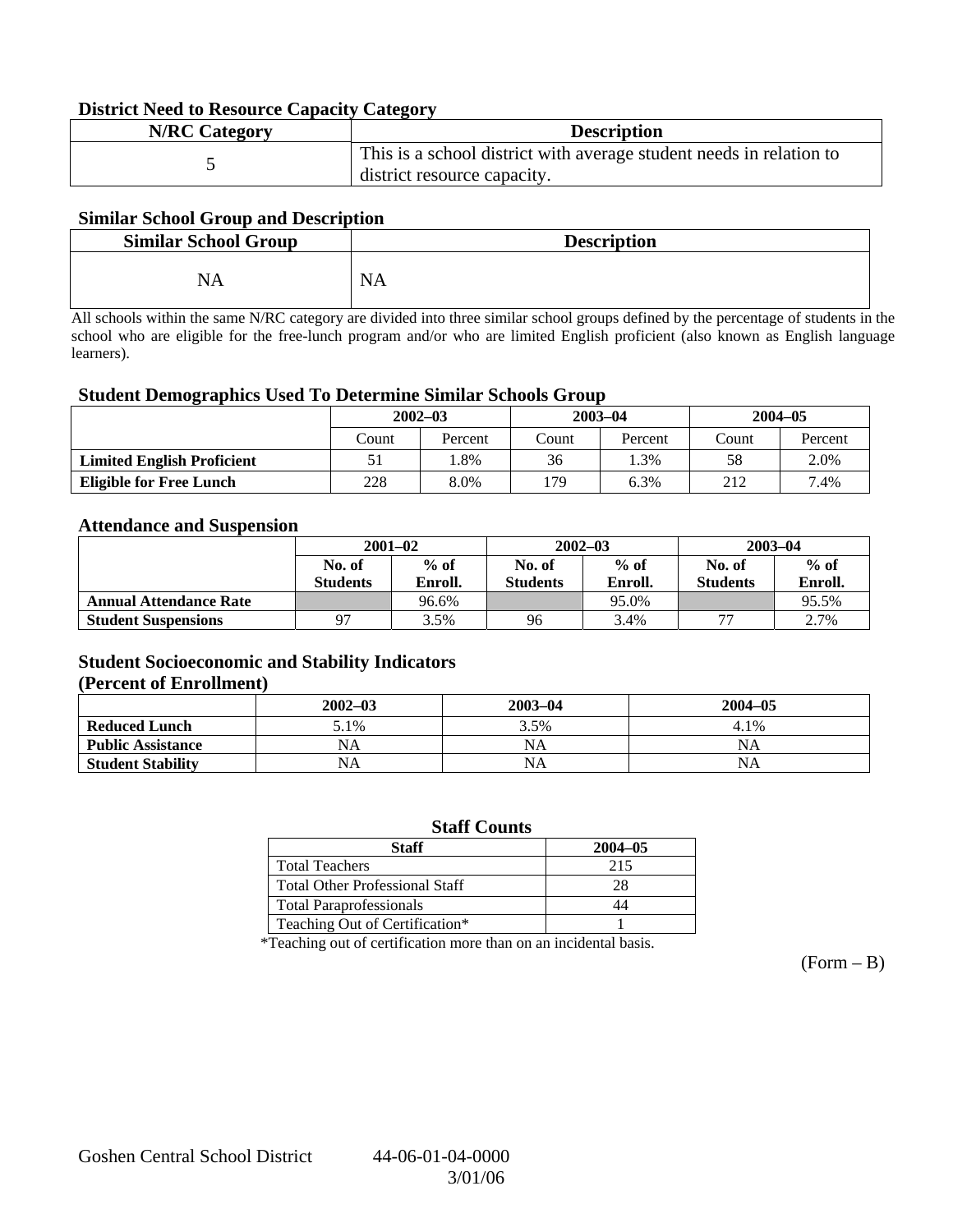# **High School Graduates and Noncompleters**

|                         | <b>High School Graduates and Completers</b>  | $2002 - 03$                                                                      | $2003 - 04$ | $2004 - 05$ |
|-------------------------|----------------------------------------------|----------------------------------------------------------------------------------|-------------|-------------|
|                         | Total Graduates*                             | 169                                                                              | 154         | 176         |
| General-                | <b>Regents Diplomas</b>                      | 117                                                                              | 97          | 159         |
| <b>Education</b>        | % Regents Diplomas                           | 69%                                                                              | 63%         | 90%         |
| <b>Students</b>         | Regents Diplomas with Advanced Designation** |                                                                                  |             | 60          |
|                         | % Regents Diplomas with Advanced Designation |                                                                                  |             | 34%         |
|                         | <b>IEP Diplomas or Local Certificates</b>    |                                                                                  |             |             |
|                         | Total Graduates*                             | 12                                                                               | 11          | 16          |
|                         | <b>Regents Diplomas</b>                      | 2                                                                                | 2           | 4           |
| <b>Students</b><br>with | % Regents Diplomas                           | 17%                                                                              | 18%         | 25%         |
| <b>Disabilities</b>     | Regents Diplomas with Advanced Designation** |                                                                                  |             | $\Omega$    |
|                         | % Regents Diplomas with Advanced Designation | 2<br>6<br>4<br>181<br>165<br>99<br>119<br>60%<br>66%<br>$\overline{c}$<br>6<br>4 | 0%          |             |
|                         | IEP Diplomas or Local Certificates           |                                                                                  |             |             |
|                         | Total Graduates*                             |                                                                                  |             | 192         |
|                         | <b>Regents Diplomas</b>                      |                                                                                  |             | 163         |
| <b>All Students</b>     | % Regents Diplomas                           |                                                                                  |             | 85%         |
|                         | Regents Diplomas with Advanced Designation** |                                                                                  |             | 60          |
|                         | % Regents Diplomas with Advanced Designation |                                                                                  |             | 31%         |
|                         | IEP Diplomas or Local Certificates           |                                                                                  |             |             |

\* Only students awarded local diplomas or Regents endorsed diplomas are included in the count of high school graduates in this table. Data include graduates in August, January and June of the school year being reported.

\*\*Beginning with students who first entered grade 9 in 2001–02, students may earn a Regents diploma by passing (scoring 65–100) Regents exams in five areas and meeting course requirements. To earn a Regents diploma with advanced designation, the student must pass eight Regents exams. For more information, see http://www.emsc.nysed.gov/parents/gradreqtsfs.shtml

### **Post-Secondary Plans of 2004–05 Graduates**

|                                                |               | 4-vear<br>College | 2-year<br>College | <b>Other Post-</b><br><b>Secondary</b> | <b>Military</b> | Employment | <b>Adult</b><br><b>Services</b> | Plan<br><b>Unknown</b> | <b>Other</b><br><b>Known Plan</b> |
|------------------------------------------------|---------------|-------------------|-------------------|----------------------------------------|-----------------|------------|---------------------------------|------------------------|-----------------------------------|
| General-<br><b>Education</b>                   | <b>Number</b> | 105               | 60                |                                        | $\theta$        | 6          | $\Omega$                        |                        | 3                                 |
| <b>Students</b>                                | Percent       | 60%               | 34%               | 1%                                     | $0\%$           | 3%         | 0%                              | 1%                     | 2%                                |
| <b>Students</b><br>with<br><b>Disabilities</b> | <b>Number</b> | 4                 |                   | 2                                      | $\Omega$        | 3          | $\Omega$                        |                        |                                   |
|                                                | Percent       | 25%               | 31%               | 12%                                    | $0\%$           | 19%        | $0\%$                           | 6%                     | 6%                                |
| All<br><b>Students</b>                         | <b>Number</b> | 109               | 65                | 3                                      | $\theta$        | 9          | $\Omega$                        | 2                      | 4                                 |
|                                                | Percent       | 57%               | 34%               | 2%                                     | 0%              | 5%         | 0%                              | 1%                     | 2%                                |

### **High School Noncompletion Rates**

|                                             |                            | $2002 - 03$     |         | $2003 - 04$     |         | $2004 - 05$     |         |
|---------------------------------------------|----------------------------|-----------------|---------|-----------------|---------|-----------------|---------|
|                                             |                            | No. of          | $%$ of  | No. of          | $%$ of  | No. of          | $%$ of  |
|                                             |                            | <b>Students</b> | Enroll. | <b>Students</b> | Enroll. | <b>Students</b> | Enroll. |
| <b>General-</b>                             | Dropped Out                | 23              |         | 16              | 1.9%    | 17              | 2.0%    |
| <b>Education</b>                            | Entered GED Program*       | <sub>b</sub>    |         | 8               | 1.0%    | 4               | $0.5\%$ |
| <b>Students</b>                             | <b>Total Noncompleters</b> | 29              |         | 24              | 2.9%    | 21              | 2.5%    |
|                                             | Dropped Out                | h               |         | 3               | 9.4%    |                 | 2.6%    |
| <b>Students with</b><br><b>Disabilities</b> | Entered GED Program*       |                 |         |                 | 3.1%    |                 | $0.0\%$ |
|                                             | <b>Total Noncompleters</b> | <sub>(</sub>    |         |                 | 12.5%   |                 | 2.6%    |
| All<br><b>Students</b>                      | Dropped Out                | 29              | 3.4%    | 19              | 2.2%    | 20              | 2.1%    |
|                                             | Entered GED Program*       | 6               | $0.7\%$ | Q               | 1.0%    | 4               | $0.4\%$ |
|                                             | <b>Total Noncompleters</b> | 35              | 4.1%    | 28              | 3.2%    | 24              | 2.5%    |

\*The number and percentage of students who left a program leading to a high school diploma and entered a program leading to a high school equivalency diploma.

 $(Form - C)$ 

Goshen Central School District 44-06-01-04-0000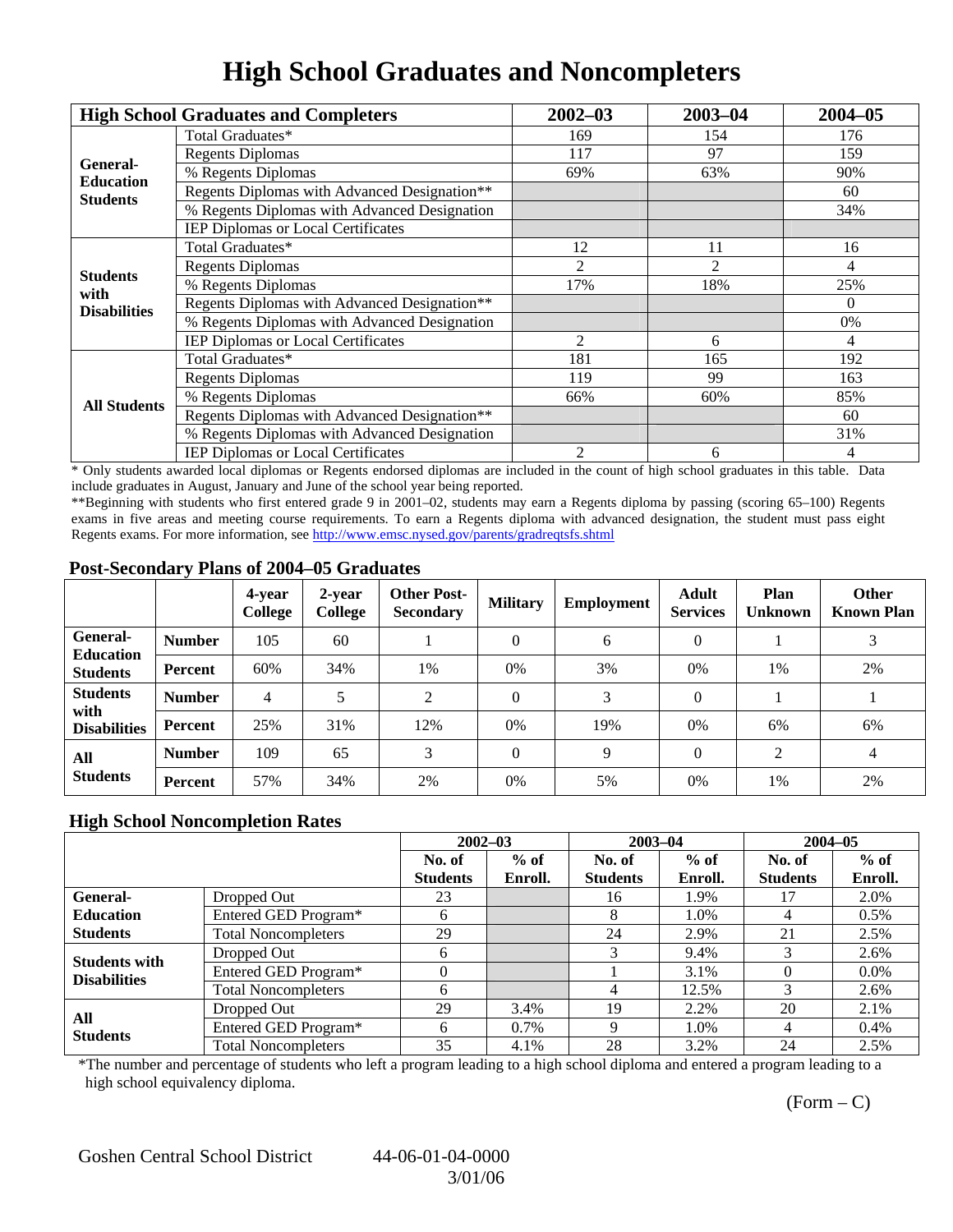## **Career Development and Occupational Studies (CDOS)**

## **Percentage of Students Documenting Self- and Career-Awareness Information and Career Exploration Activities, K–3**

| <b>Grades</b> | $2002 - 03$ | $2003 - 04$ | $2004 - 05$ |
|---------------|-------------|-------------|-------------|
| K–1           | 9%          | $0\%$       | 0%          |
| $2 - 3$       | 9%          | 0%          | 0%          |

## **Students Developing a Career Plan, 4–12**

| <b>Grades</b> |                                      | $2002 - 03$ | $2003 - 04$ | $2004 - 05$ |
|---------------|--------------------------------------|-------------|-------------|-------------|
|               | Number of General-Education Students | $\Omega$    | $\Omega$    | $\Omega$    |
| $4 - 5$       | Number of Students with Disabilities | $\Omega$    | $\Omega$    | $\Omega$    |
|               | Number of All Students               | $\Omega$    | $\Omega$    | $\Omega$    |
|               | Percent of Enrollment                | $0\%$       | $0\%$       | $0\%$       |
|               | Number of General-Education Students | $\Omega$    | 196         | 227         |
| $6 - 8$       | Number of Students with Disabilities | $\Omega$    | 23          | 18          |
|               | Number of All Students               | $\Omega$    | 219         | 245         |
|               | Percent of Enrollment                | $0\%$       | 32%         | 35%         |
|               | Number of General-Education Students | 772         | 799         | 826         |
| $9 - 12$      | Number of Students with Disabilities | 75          | 81          | 89          |
|               | Number of All Students               | 847         | 880         | 915         |
|               | Percent of Enrollment                | 100%        | 100%        | 100%        |

## **Career and Technical Education (CTE) Programs**

|                                                   |       | <b>This District</b> | <b>Statewide</b> |
|---------------------------------------------------|-------|----------------------|------------------|
| <b>CTE</b> Program                                | Count | Percentage           | Average          |
| <b>All CTE Programs</b>                           |       |                      |                  |
| Completed the CTE Program                         |       |                      |                  |
| <b>Completed and Passed Regents Exams</b>         |       |                      |                  |
| Completed and had Course Average of 75% or More   |       |                      |                  |
| Completed and Attained a HS Diploma or Equivalent |       |                      |                  |
| Completed and Whose Status is Known               |       |                      |                  |
| Completed and Were Successfully Placed            |       |                      |                  |
| <b>Nontraditional Programs</b>                    |       |                      |                  |
| <b>Underrepresented Gender Members Enrolled</b>   |       |                      |                  |
| Underrepresented Gender Members Who Completed     |       |                      |                  |

Enrollment data are for the 2004–2005 school year; completer data are as of June 2004.

Blank cells indicate that either the district did not have a CTE program or did not report data. These data are reported only at the district level.

 $(Form - D)$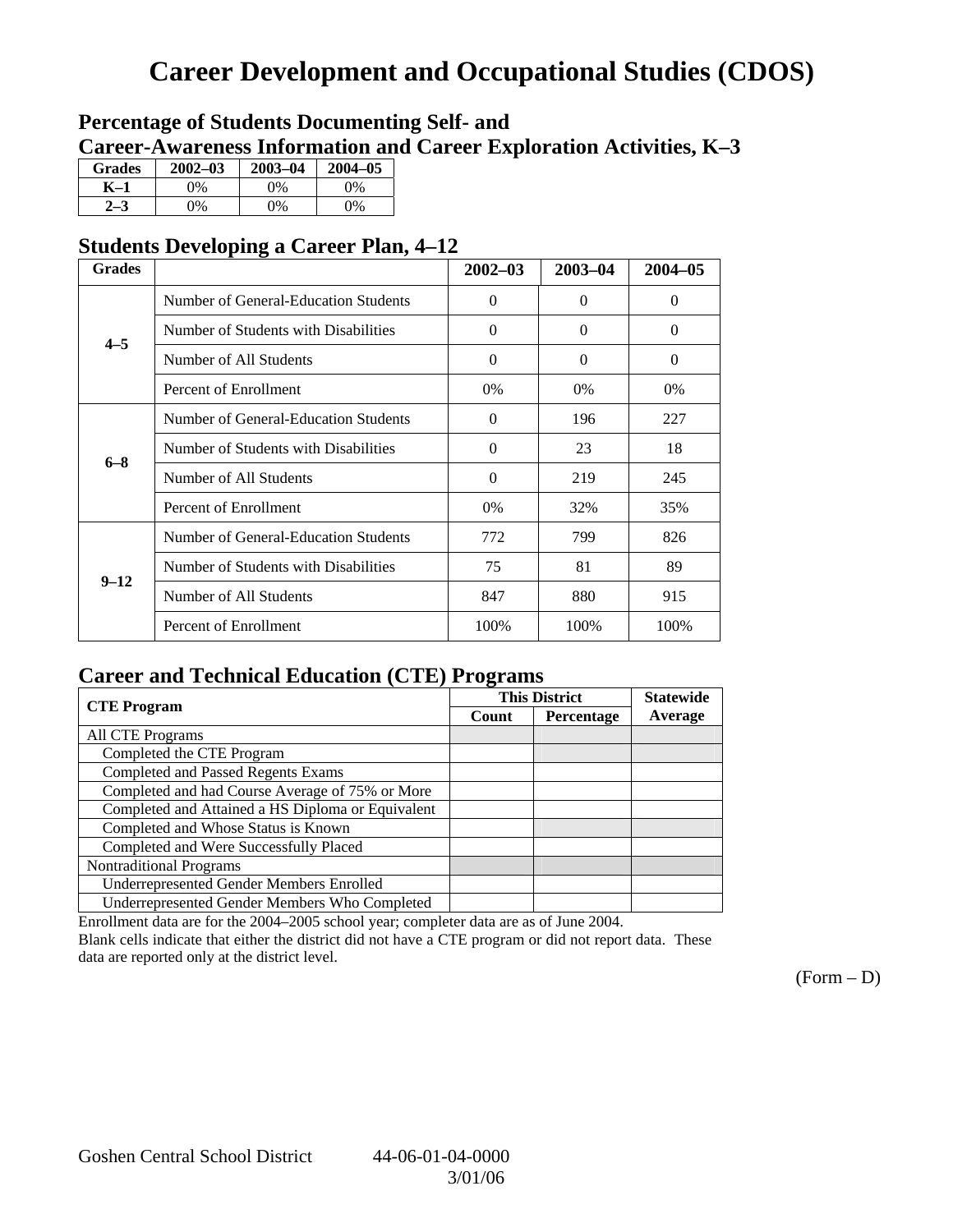# **Second Language Proficiency Examinations**

## **General-Education Students**

| <b>Test</b> | $2002 - 03$       |           |                   | $2003 - 04$ | $2004 - 05$       |           |  |
|-------------|-------------------|-----------|-------------------|-------------|-------------------|-----------|--|
|             | <b>No. Tested</b> | % Passing | <b>No. Tested</b> | % Passing   | <b>No. Tested</b> | % Passing |  |
| French      |                   | 0%        |                   | $0\%$       | 103               | 97%       |  |
| German      |                   | 0%        |                   | $0\%$       |                   | 0%        |  |
| Italian     |                   | 0%        |                   | 0%          |                   | 0%        |  |
| Latin       |                   | 0%        |                   | $0\%$       |                   | 0%        |  |
| Spanish     |                   | 0%        |                   | 0%          | .26               | 98%       |  |

### **Students with Disabilities**

| <b>Test</b> | $2002 - 03$       |           |            | $2003 - 04$ | $2004 - 05$       |           |  |
|-------------|-------------------|-----------|------------|-------------|-------------------|-----------|--|
|             | <b>No. Tested</b> | % Passing | No. Tested | % Passing   | <b>No. Tested</b> | % Passing |  |
| French      |                   | 0%        |            | $0\%$       |                   | 0%        |  |
| German      |                   | 0%        |            | $0\%$       |                   | 0%        |  |
| Italian     |                   | 0%        |            | $0\%$       |                   | 0%        |  |
| Latin       |                   | 0%        |            | $0\%$       |                   | 0%        |  |
| Spanish     |                   | 0%        |            | 0%          |                   | 0%        |  |

## **Regents Competency Tests**

### **General-Education Students**

| <b>Test</b>           |                   | $2002 - 03$ |            | $2003 - 04$ | $2004 - 05$       |           |  |
|-----------------------|-------------------|-------------|------------|-------------|-------------------|-----------|--|
|                       | <b>No. Tested</b> | % Passing   | No. Tested | % Passing   | <b>No. Tested</b> | % Passing |  |
| <b>Mathematics</b>    | 14                | 50%         | 16         | 31%         |                   |           |  |
| Science               |                   |             |            |             |                   | 0%        |  |
| Reading               |                   |             |            | 50%         |                   |           |  |
| Writing               |                   |             |            |             |                   |           |  |
| <b>Global Studies</b> |                   |             |            | 36%         |                   | 0%        |  |
| U.S. Hist & Gov't     |                   |             |            | 75%         |                   | 0%        |  |

### **Students with Disabilities**

| <b>Test</b>           | $2002 - 03$       |           | $2003 - 04$ |           | $2004 - 05$ |           |  |
|-----------------------|-------------------|-----------|-------------|-----------|-------------|-----------|--|
|                       | <b>No. Tested</b> | % Passing | No. Tested  | % Passing | No. Tested  | % Passing |  |
| <b>Mathematics</b>    | 4                 | 86%       |             |           |             | 45%       |  |
| Science               |                   |           |             |           |             |           |  |
| Reading               |                   | 54%       |             |           |             | 71%       |  |
| Writing               |                   | 67%       |             | 0%        | 10          | 80%       |  |
| <b>Global Studies</b> |                   | 25%       |             | 38%       |             | 21%       |  |
| U.S. Hist & Gov't     |                   | 33%       |             |           |             | 55%       |  |

 $\overline{\text{(Form - E)}}$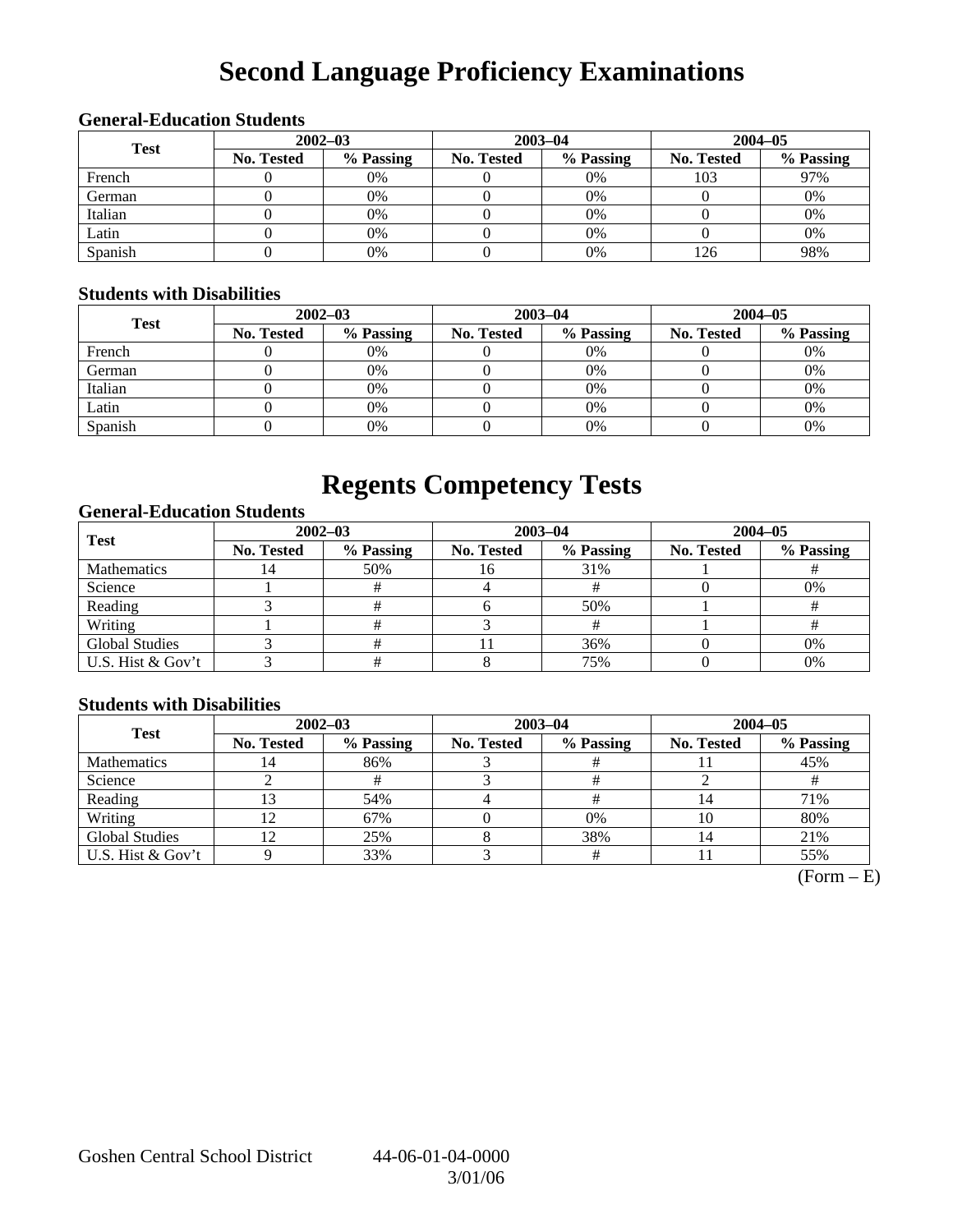# **Regents Examinations**

|                                     | <b>All Students</b> |                                     |                 | <b>Students with Disabilities</b> |                 |                 |
|-------------------------------------|---------------------|-------------------------------------|-----------------|-----------------------------------|-----------------|-----------------|
|                                     | $2002 - 03$         | $2003 - 04$                         | $2004 - 05$     | $2002 - 03$                       | $2003 - 04$     | $2004 - 05$     |
|                                     |                     | <b>Comprehensive English</b>        |                 |                                   |                 |                 |
| Number Tested                       | 172                 | 200                                 | 219             | 14                                | 12              | 18              |
| Number Scoring 55-100               | 166                 | 191                                 | 213             | $\overline{13}$                   | $\overline{7}$  | 14              |
| Number Scoring 65-100               | 148                 | 177                                 | 202             | $\overline{8}$                    | 3               | 10              |
| Number Scoring 85-100               | 77                  | 98                                  | 99              | $\overline{3}$                    | $\overline{0}$  | 3               |
| Percentage of Tested Scoring 55-100 | 97%                 | 95%                                 | 97%             | 93%                               | 58%             | 78%             |
| Percentage of Tested Scoring 65-100 | 86%                 | 89%                                 | 92%             | 57%                               | 25%             | 56%             |
| Percentage of Tested Scoring 85-100 | 45%                 | 49%                                 | 45%             | 21%                               | 0%              | 17%             |
|                                     |                     | <b>Mathematics A</b>                |                 |                                   |                 |                 |
| Number Tested                       | 179                 | 22                                  | 221             | 3                                 | 1               | 15              |
| Number Scoring 55-100               | 154                 | 17                                  | 215             | $\overline{\#}$                   | $\overline{\#}$ | 9               |
| Number Scoring 65-100               | $\overline{125}$    | $\overline{14}$                     | 198             | $\overline{\#}$                   | $\overline{\#}$ | $\overline{7}$  |
| Number Scoring 85-100               | 47                  | $\mathbf{1}$                        | 100             | #                                 | $\overline{\#}$ | $\overline{2}$  |
| Percentage of Tested Scoring 55-100 | 86%                 | 77%                                 | 97%             | $\frac{1}{2}$                     | $\frac{1}{2}$   | 60%             |
| Percentage of Tested Scoring 65-100 | 70%                 | 64%                                 | 90%             | $\#$                              | $\#$            | 47%             |
| Percentage of Tested Scoring 85-100 | 26%                 | 5%                                  | 45%             | $\overline{\#}$                   | $\overline{\#}$ | 13%             |
|                                     |                     | <b>Mathematics B</b>                |                 |                                   |                 |                 |
| Number Tested                       | $\boldsymbol{0}$    | 48                                  | 89              | $\theta$                          | 1               | 1               |
| Number Scoring 55-100               | $\overline{0}$      | 44                                  | 73              | $\overline{0}$                    | $\frac{1}{2}$   | $\#$            |
| Number Scoring 65-100               | $\mathbf{0}$        | 37                                  | 56              | $\overline{0}$                    | $\#$            | $\#$            |
| Number Scoring 85-100               | $\overline{0}$      | 20                                  | $\overline{13}$ | $\overline{0}$                    | $\frac{1}{2}$   | $\frac{1}{2}$   |
| Percentage of Tested Scoring 55-100 | 0%                  | 92%                                 | 82%             | 0%                                | $\overline{\#}$ | $\overline{\#}$ |
| Percentage of Tested Scoring 65-100 | 0%                  | 77%                                 | 63%             | 0%                                | $\overline{\#}$ | $\frac{1}{2}$   |
| Percentage of Tested Scoring 85-100 | 0%                  | 42%                                 | 15%             | 0%                                | $\overline{\#}$ | $\overline{\#}$ |
|                                     |                     | <b>Global History and Geography</b> |                 |                                   |                 |                 |
| Number Tested                       | 213                 | 212                                 | 238             | 11                                | $\overline{c}$  | 15              |
| Number Scoring 55-100               | 195                 | 205                                 | 232             | 6                                 | $\overline{\#}$ | 14              |
| Number Scoring 65-100               | 182                 | 192                                 | 204             | 5                                 | $\frac{1}{2}$   | 9               |
| Number Scoring 85-100               | $\overline{76}$     | 83                                  | 87              | $\overline{0}$                    | $\overline{\#}$ | $\overline{2}$  |
| Percentage of Tested Scoring 55-100 | 92%                 | 97%                                 | 97%             | 55%                               | $\#$            | 93%             |
| Percentage of Tested Scoring 65-100 | 85%                 | 91%                                 | 86%             | 45%                               | $\#$            | 60%             |
| Percentage of Tested Scoring 85-100 | 36%                 | 39%                                 | 37%             | 0%                                | $\#$            | 13%             |
|                                     |                     | <b>U.S. History and Government</b>  |                 |                                   |                 |                 |
| Number Tested                       | 180                 | 195                                 | 214             | 13                                | $8\,$           | 12              |
| Number Scoring 55-100               | 176                 | 191                                 | 197             | 12                                | 8               | 10              |
| Number Scoring 65-100               | 166                 | 182                                 | 189             | $\overline{9}$                    | $\overline{7}$  | $\,8\,$         |
| Number Scoring 85-100               | $\overline{81}$     | 104                                 | 102             | $\mathbf{1}$                      | $\mathbf{1}$    | $\overline{4}$  |
| Percentage of Tested Scoring 55-100 | 98%                 | 98%                                 | 92%             | 92%                               | 100%            | 83%             |
| Percentage of Tested Scoring 65-100 | 92%                 | 93%                                 | 88%             | 69%                               | 88%             | 67%             |
| Percentage of Tested Scoring 85-100 | 45%                 | 53%                                 | 48%             | 8%                                | 12%             | 33%             |

 $\overline{(Form - F)}$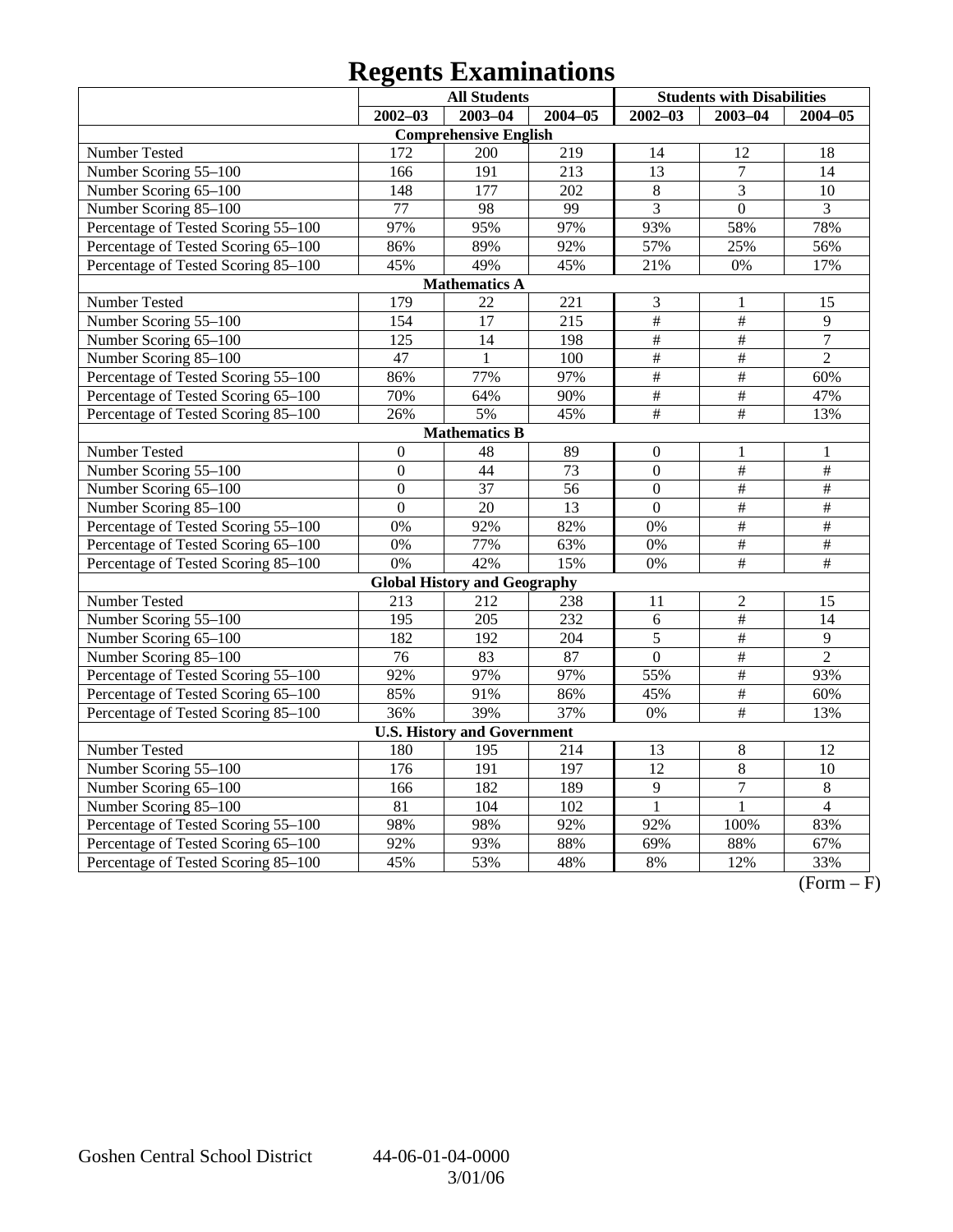## **Regents Examinations**

|                                     | o           | <b>All Students</b>                   |                 |                 | <b>Students with Disabilities</b> |                           |
|-------------------------------------|-------------|---------------------------------------|-----------------|-----------------|-----------------------------------|---------------------------|
|                                     | $2002 - 03$ | $2003 - 04$                           | 2004-05         | $2002 - 03$     | $2003 - 04$                       | $2004 - 05$               |
|                                     |             | <b>Living Environment</b>             |                 |                 |                                   |                           |
| Number Tested                       | 225         | 235                                   | 279             | 11              | 1                                 | 31                        |
| Number Scoring 55-100               | 209         | 230                                   | 255             | 8               | #                                 | 23                        |
| Number Scoring 65-100               | 192         | 220                                   | 230             | $\overline{5}$  | $\#$                              | 16                        |
| Number Scoring 85-100               | 52          | 68                                    | 69              | $\overline{0}$  | $\#$                              | $\mathbf{0}$              |
| Percentage of Tested Scoring 55-100 | 93%         | 98%                                   | 91%             | 73%             | $\overline{\overline{H}}$         | 74%                       |
| Percentage of Tested Scoring 65-100 | 85%         | 94%                                   | 82%             | 45%             | $\overline{\#}$                   | 52%                       |
| Percentage of Tested Scoring 85-100 | 23%         | 29%                                   | 25%             | 0%              | $\#$                              | 0%                        |
|                                     |             | <b>Physical Setting/Earth Science</b> |                 |                 |                                   |                           |
| Number Tested                       | 157         | 147                                   | 189             | $\overline{2}$  | $\theta$                          | $\overline{2}$            |
| Number Scoring 55-100               | 151         | 140                                   | 183             | $\#$            | $\overline{0}$                    | $\#$                      |
| Number Scoring 65-100               | 137         | 135                                   | 170             | $\#$            | $\overline{0}$                    | $\#$                      |
| Number Scoring 85-100               | 67          | 42                                    | $\overline{79}$ | $\#$            | $\overline{0}$                    | #                         |
| Percentage of Tested Scoring 55-100 | 96%         | 95%                                   | 97%             | $\overline{\#}$ | 0%                                | $\overline{\#}$           |
| Percentage of Tested Scoring 65-100 | 87%         | 92%                                   | 90%             | $\overline{\#}$ | 0%                                | $\overline{\#}$           |
| Percentage of Tested Scoring 85-100 | 43%         | 29%                                   | 42%             | $\overline{\#}$ | 0%                                | #                         |
|                                     |             | <b>Physical Setting/Chemistry</b>     |                 |                 |                                   |                           |
| Number Tested                       | 118         | 99                                    | 71              | $\overline{4}$  | $\mathbf{1}$                      | $\mathbf{1}$              |
| Number Scoring 55-100               | 106         | $\overline{93}$                       | 70              | #               | #                                 | #                         |
| Number Scoring 65-100               | 70          | 69                                    | 67              | $\overline{\#}$ | $\overline{\#}$                   | $\#$                      |
| Number Scoring 85-100               | 9           | 10                                    | 13              | #               | $\overline{\#}$                   | $\overline{\#}$           |
| Percentage of Tested Scoring 55-100 | 90%         | 94%                                   | 99%             | $\#$            | $\overline{\ddot{}}$              | $\overline{\overline{H}}$ |
| Percentage of Tested Scoring 65-100 | 59%         | 70%                                   | 94%             | $\#$            | $\#$                              | $\#$                      |
| Percentage of Tested Scoring 85-100 | 8%          | 10%                                   | 18%             | $\#$            | $\#$                              | $\#$                      |
|                                     |             | <b>Physical Setting/Physics</b>       |                 |                 |                                   |                           |
| Number Tested                       |             | 23                                    | 36              |                 | 1                                 | $\boldsymbol{0}$          |
| Number Scoring 55-100               |             | 23                                    | 34              |                 | $\#$                              | $\boldsymbol{0}$          |
| Number Scoring 65-100               |             | 22                                    | 28              |                 | $\#$                              | $\boldsymbol{0}$          |
| Number Scoring 85-100               |             | 9                                     | 14              |                 | $\#$                              | $\overline{0}$            |
| Percentage of Tested Scoring 55-100 |             | 100%                                  | 94%             |                 | $\overline{\#}$                   | 0%                        |
| Percentage of Tested Scoring 65-100 |             | 96%                                   | 78%             |                 | $\overline{\ddot{}}$              | 0%                        |
| Percentage of Tested Scoring 85-100 |             | 39%                                   | 39%             |                 | $\overline{\#}$                   | 0%                        |

\* Physical Setting/Physics results for 2002–03 are not included in the report card because the Department issued new conversion charts for assessments administered in that year.

### $(Form - G)$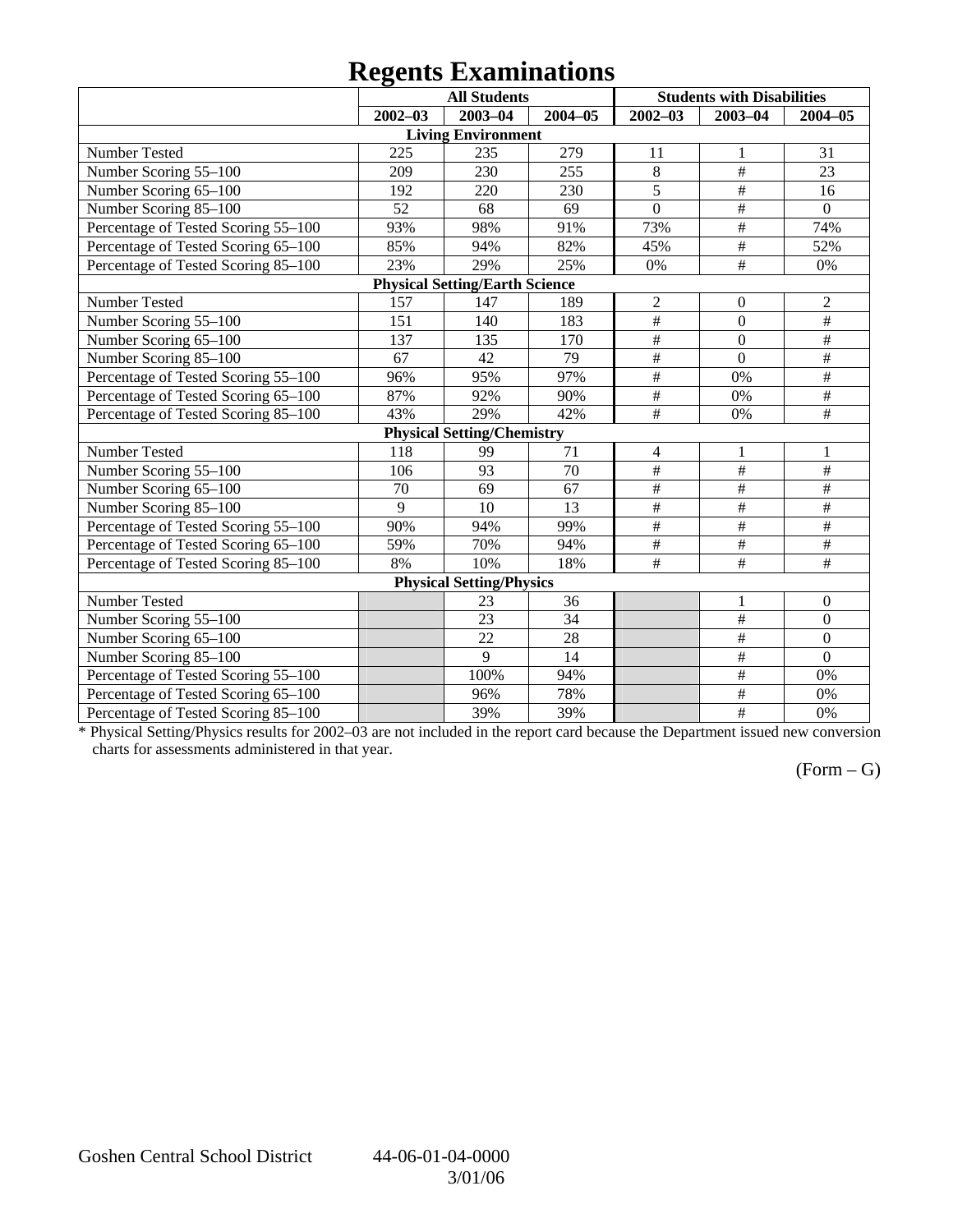## **Regents Examinations**

|                                     | <b>All Students</b> |                              | <b>Students with Disabilities</b> |                  |                  |                  |
|-------------------------------------|---------------------|------------------------------|-----------------------------------|------------------|------------------|------------------|
|                                     | $2002 - 03$         | 2003-04                      | $2004 - 05$                       | $2002 - 03$      | $2003 - 04$      | $2004 - 05$      |
|                                     |                     | <b>Comprehensive French</b>  |                                   |                  |                  |                  |
| Number Tested                       | 42                  | 35                           | 70                                | $\boldsymbol{0}$ | $\theta$         | $\theta$         |
| Number Scoring 55-100               | 41                  | 35                           | 68                                | $\boldsymbol{0}$ | $\mathbf{0}$     | $\boldsymbol{0}$ |
| Number Scoring 65-100               | 41                  | 35                           | 63                                | $\mathbf{0}$     | $\boldsymbol{0}$ | $\mathbf{0}$     |
| Number Scoring 85-100               | 31                  | 26                           | 29                                | $\overline{0}$   | $\overline{0}$   | $\overline{0}$   |
| Percentage of Tested Scoring 55-100 | 98%                 | 100%                         | 97%                               | 0%               | 0%               | 0%               |
| Percentage of Tested Scoring 65-100 | 98%                 | 100%                         | 90%                               | 0%               | 0%               | 0%               |
| Percentage of Tested Scoring 85-100 | 74%                 | 74%                          | 41%                               | 0%               | 0%               | 0%               |
|                                     |                     | <b>Comprehensive Italian</b> |                                   |                  |                  |                  |
| Number Tested                       | 0                   | $\boldsymbol{0}$             | $\boldsymbol{0}$                  | $\boldsymbol{0}$ | $\boldsymbol{0}$ | $\overline{0}$   |
| Number Scoring 55-100               | $\boldsymbol{0}$    | $\mathbf{0}$                 | $\boldsymbol{0}$                  | $\mathbf{0}$     | $\mathbf{0}$     | $\boldsymbol{0}$ |
| Number Scoring 65-100               | $\overline{0}$      | $\mathbf{0}$                 | $\mathbf{0}$                      | $\mathbf{0}$     | $\boldsymbol{0}$ | $\boldsymbol{0}$ |
| Number Scoring 85-100               | $\overline{0}$      | $\boldsymbol{0}$             | $\overline{0}$                    | $\overline{0}$   | $\overline{0}$   | $\overline{0}$   |
| Percentage of Tested Scoring 55-100 | 0%                  | 0%                           | 0%                                | 0%               | 0%               | 0%               |
| Percentage of Tested Scoring 65-100 | 0%                  | 0%                           | $0\%$                             | 0%               | 0%               | 0%               |
| Percentage of Tested Scoring 85-100 | 0%                  | 0%                           | 0%                                | 0%               | 0%               | 0%               |
|                                     |                     | <b>Comprehensive German</b>  |                                   |                  |                  |                  |
| Number Tested                       | $\boldsymbol{0}$    | $\boldsymbol{0}$             | $\boldsymbol{0}$                  | $\boldsymbol{0}$ | $\boldsymbol{0}$ | $\mathbf{0}$     |
| Number Scoring 55-100               | $\boldsymbol{0}$    | $\mathbf{0}$                 | $\boldsymbol{0}$                  | $\mathbf{0}$     | $\mathbf{0}$     | $\boldsymbol{0}$ |
| Number Scoring 65-100               | $\overline{0}$      | $\mathbf{0}$                 | $\mathbf{0}$                      | $\mathbf{0}$     | $\boldsymbol{0}$ | $\mathbf{0}$     |
| Number Scoring 85-100               | $\overline{0}$      | $\overline{0}$               | $\overline{0}$                    | $\overline{0}$   | $\overline{0}$   | $\overline{0}$   |
| Percentage of Tested Scoring 55-100 | 0%                  | 0%                           | 0%                                | 0%               | 0%               | 0%               |
| Percentage of Tested Scoring 65-100 | 0%                  | 0%                           | 0%                                | 0%               | 0%               | 0%               |
| Percentage of Tested Scoring 85-100 | 0%                  | 0%                           | 0%                                | 0%               | 0%               | 0%               |
|                                     |                     | <b>Comprehensive Hebrew</b>  |                                   |                  |                  |                  |
| Number Tested                       | 1                   | $\boldsymbol{0}$             | $\boldsymbol{0}$                  | $\boldsymbol{0}$ | $\boldsymbol{0}$ | $\mathbf{0}$     |
| Number Scoring 55-100               | $\overline{\#}$     | $\boldsymbol{0}$             | $\boldsymbol{0}$                  | $\mathbf{0}$     | $\overline{0}$   | $\boldsymbol{0}$ |
| Number Scoring 65-100               | #                   | $\mathbf{0}$                 | $\mathbf{0}$                      | $\boldsymbol{0}$ | $\boldsymbol{0}$ | $\mathbf{0}$     |
| Number Scoring 85-100               | #                   | $\boldsymbol{0}$             | $\overline{0}$                    | $\overline{0}$   | $\overline{0}$   | $\mathbf{0}$     |
| Percentage of Tested Scoring 55-100 | #                   | 0%                           | 0%                                | 0%               | 0%               | 0%               |
| Percentage of Tested Scoring 65-100 | $\overline{\#}$     | 0%                           | $0\%$                             | 0%               | 0%               | 0%               |
| Percentage of Tested Scoring 85-100 | $\overline{+}$      | 0%                           | 0%                                | 0%               | 0%               | 0%               |
|                                     |                     | <b>Comprehensive Spanish</b> |                                   |                  |                  |                  |
| Number Tested                       | 96                  | 121                          | 106                               | 1                | $\boldsymbol{0}$ | $\boldsymbol{0}$ |
| Number Scoring 55-100               | 96                  | 120                          | 105                               | $\#$             | $\boldsymbol{0}$ | $\mathbf{0}$     |
| Number Scoring 65–100               | 95                  | 113                          | 104                               | $\#$             | $\boldsymbol{0}$ | $\boldsymbol{0}$ |
| Number Scoring 85-100               | 69                  | 56                           | 71                                | $\overline{\#}$  | $\theta$         | $\overline{0}$   |
| Percentage of Tested Scoring 55-100 | 100%                | 99%                          | 99%                               | $\frac{1}{2}$    | 0%               | 0%               |
| Percentage of Tested Scoring 65-100 | 99%                 | 93%                          | 98%                               | $\#$             | 0%               | $0\%$            |
| Percentage of Tested Scoring 85-100 | 72%                 | 46%                          | 67%                               | $\#$             | 0%               | 0%               |
|                                     |                     | <b>Comprehensive Latin</b>   |                                   |                  |                  |                  |
| Number Tested                       | 9                   | 11                           | $\boldsymbol{7}$                  | 1                | $\overline{0}$   | $\overline{0}$   |
| Number Scoring 55-100               | $\,8\,$             | 11                           | $\boldsymbol{7}$                  | $\#$             | $\boldsymbol{0}$ | $\boldsymbol{0}$ |
| Number Scoring 65-100               | $\overline{8}$      | 11                           | $\tau$                            | $\#$             | $\boldsymbol{0}$ | $\boldsymbol{0}$ |
| Number Scoring 85-100               | 6                   | 10                           | 7                                 | $\#$             | $\mathbf{0}$     | $\boldsymbol{0}$ |
| Percentage of Tested Scoring 55-100 | 89%                 | 100%                         | 100%                              | $\#$             | 0%               | 0%               |
| Percentage of Tested Scoring 65-100 | 89%                 | 100%                         | 100%                              | $\#$             | 0%               | 0%               |
| Percentage of Tested Scoring 85-100 | 67%                 | 91%                          | 100%                              | $\#$             | 0%               | 0%               |

 $(Form - H)$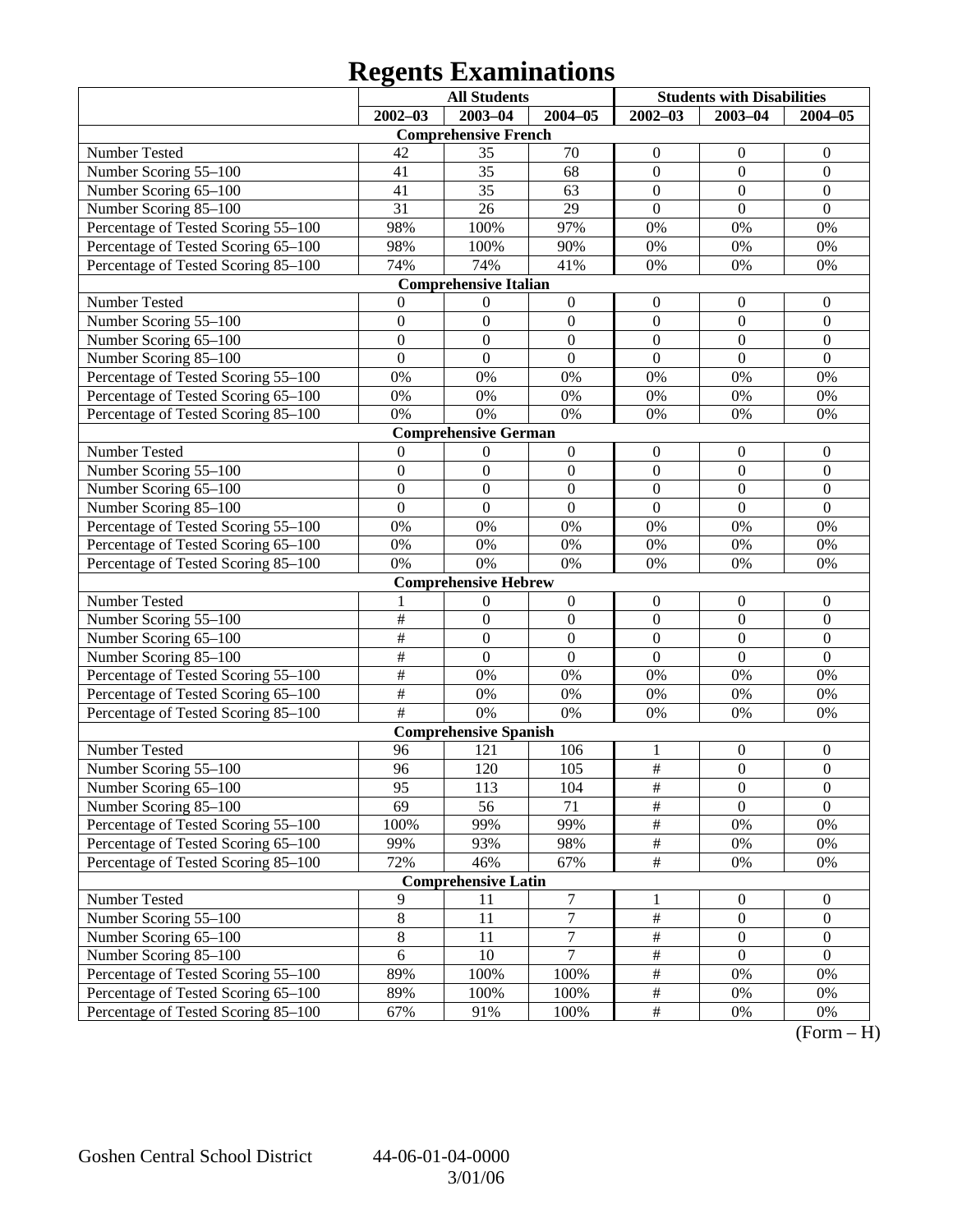|                 |                                   | <b>Number</b><br><b>Tested</b> | % at Level 1 | $\%$ at Level 2 | $%$ at Level 3 | $%$ at Level 4 |
|-----------------|-----------------------------------|--------------------------------|--------------|-----------------|----------------|----------------|
|                 | <b>General-Education Students</b> | 230                            | 7%           | 6%              | 51%            | 37%            |
| <b>Nov 2004</b> | <b>Students with Disabilities</b> | 12                             | 25%          | 25%             | 50%            | 0%             |
|                 | All Students                      | 242                            | 7%           | 7%              | 51%            | 35%            |

# **Elementary-Level Social Studies**

## **Middle-Level Social Studies**

|                  |                                   | <b>Number</b><br><b>Tested</b> | $\%$ at Level 1 | % at Level 2 | $%$ at Level 3 | $\%$ at Level 4 |
|------------------|-----------------------------------|--------------------------------|-----------------|--------------|----------------|-----------------|
|                  | <b>General-Education Students</b> | 231                            | 1%              | 16%          | 55%            | 27%             |
| <b>June 2005</b> | <b>Students with Disabilities</b> | 23                             | 7%              | 61%          | 22%            | 0%              |
|                  | All Students                      | 254                            | 2%              | 20%          | 52%            | 25%             |

 $(Form - I)$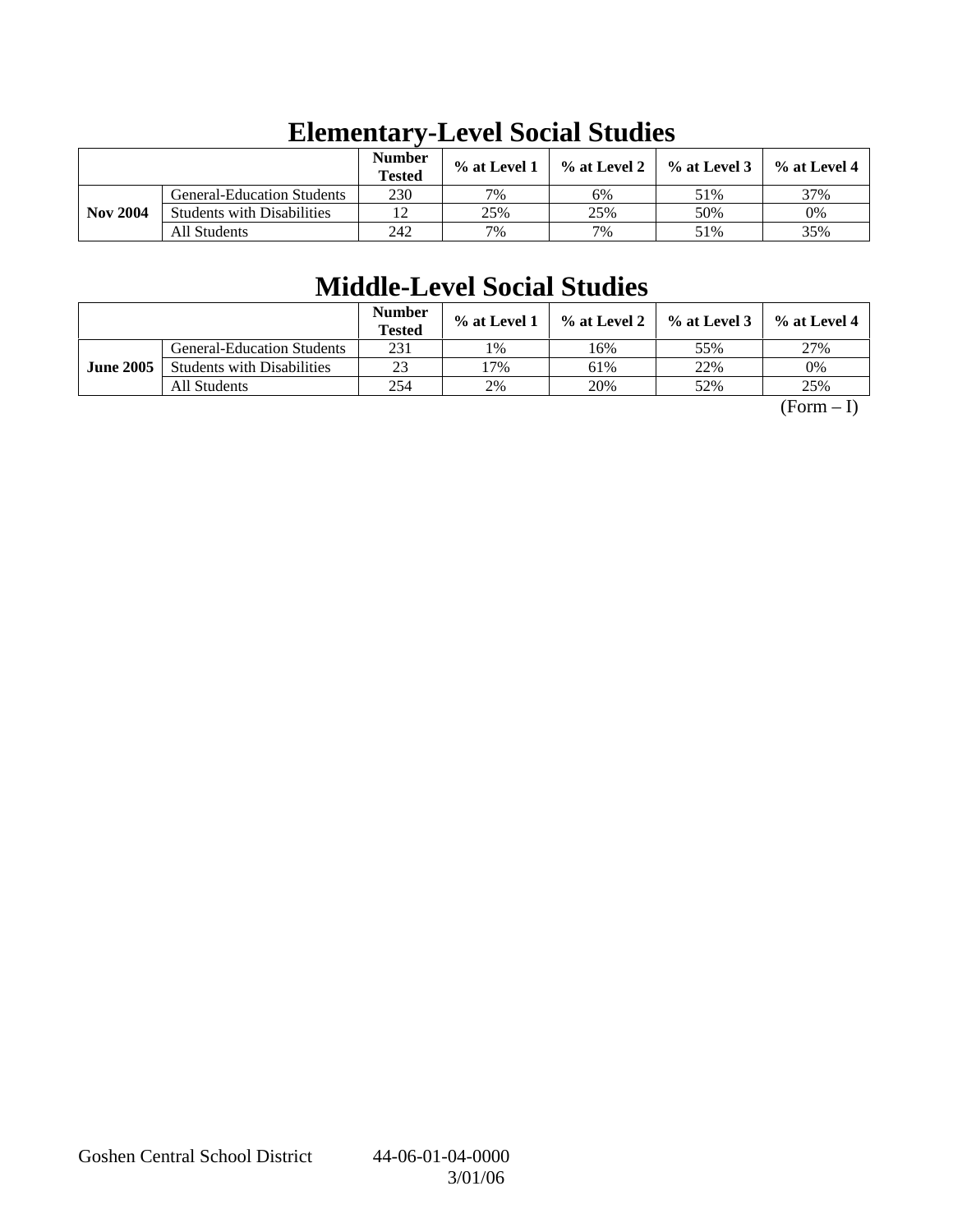## **New York State Alternate Assessments (NYSAA) 2004–05**

|                              | <b>Count of Students</b>                                                              |  |   |   |   |   |  |  |  |
|------------------------------|---------------------------------------------------------------------------------------|--|---|---|---|---|--|--|--|
| <b>Test</b>                  | Level 4<br><b>Tested</b><br><b>Not Tested</b><br><b>Level 1</b><br>Level 2<br>Level 3 |  |   |   |   |   |  |  |  |
| <b>Elementary Level</b>      |                                                                                       |  |   |   |   |   |  |  |  |
| <b>Social Studies</b>        |                                                                                       |  | # | # | # | # |  |  |  |
| <b>Middle Level</b>          |                                                                                       |  |   |   |   |   |  |  |  |
| <b>Social Studies</b>        | h                                                                                     |  |   |   |   |   |  |  |  |
| <b>Secondary Level</b>       |                                                                                       |  |   |   |   |   |  |  |  |
| <b>English Language Arts</b> |                                                                                       |  |   |   |   |   |  |  |  |
| <b>Social Studies</b>        |                                                                                       |  |   |   |   |   |  |  |  |
| Mathematics                  |                                                                                       |  |   |   |   |   |  |  |  |
| Science                      |                                                                                       |  |   |   |   |   |  |  |  |

## **2001 Cohort Performance on Regents Examinations after Four Years**

|                              | <b>General-Education Students</b>  |                                      |                |                                    | <b>Students with Disabilities</b>    |                | <b>All Students</b>                |                                   |                |
|------------------------------|------------------------------------|--------------------------------------|----------------|------------------------------------|--------------------------------------|----------------|------------------------------------|-----------------------------------|----------------|
|                              | Global<br><b>History</b><br>& Geo. | U.S.<br><b>History</b><br>$\&$ Gov't | <b>Science</b> | Global<br><b>History</b><br>& Geo. | U.S.<br><b>History</b><br>$\&$ Gov't | <b>Science</b> | Global<br><b>History</b><br>& Geo. | U.S.<br><b>History</b><br>& Gov't | <b>Science</b> |
| <b>Cohort Enrollment</b>     | 167                                | 167                                  | 167            | 19                                 | 19                                   | 19             | 186                                | 186                               | 186            |
| Number Scoring 55–64         |                                    |                                      |                |                                    |                                      |                |                                    |                                   |                |
| Number Scoring 65–84         | 84                                 | 64                                   | 83             |                                    |                                      |                | 88                                 | 69                                | 89             |
| Number Scoring 85–100        | 75                                 | 98                                   | 79             |                                    |                                      |                | 75                                 | 99                                | 79             |
| <b>Approved Alternatives</b> |                                    |                                      |                |                                    |                                      |                |                                    |                                   |                |

 $\overline{(Form - J)}$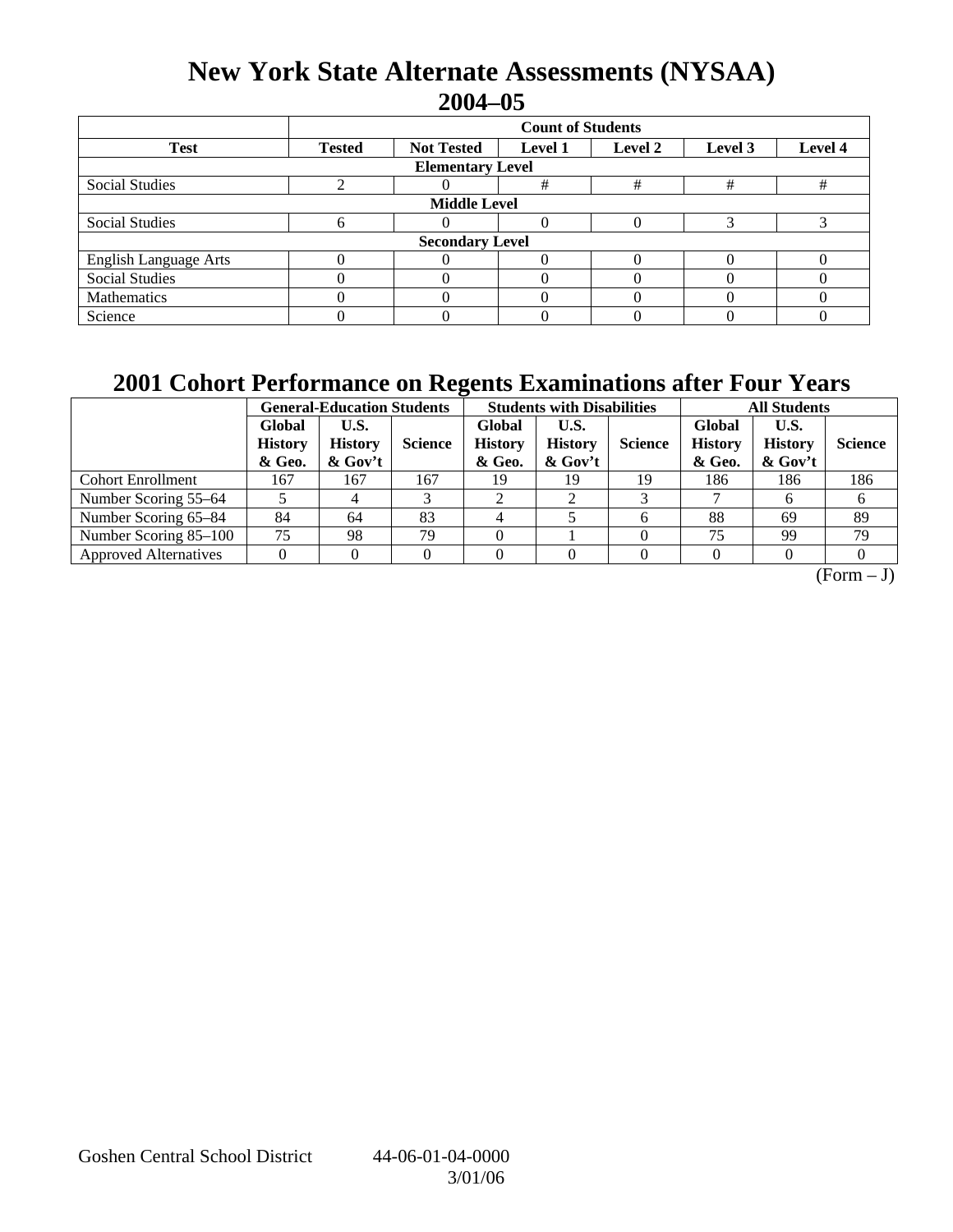## **New York State English as a Second Language Achievement Tests (NYSESLAT)\***

|                                           | <b>All Students</b> |                                 |                  | <b>Students with Disabilities</b> |                           |                           |  |  |  |
|-------------------------------------------|---------------------|---------------------------------|------------------|-----------------------------------|---------------------------|---------------------------|--|--|--|
|                                           | $2002 - 03$         | $2003 - 04$<br>$2004 - 05$      |                  | $2002 - 03$                       | $2003 - 04$               | $2004 - 05$               |  |  |  |
| Listening and Speaking (Grade K-1)        |                     |                                 |                  |                                   |                           |                           |  |  |  |
| Number Tested                             |                     | 18                              | 28               |                                   | $\mathbf{0}$              | $\boldsymbol{0}$          |  |  |  |
| Beginning                                 |                     | $\overline{0}$                  | $\mathbf{0}$     |                                   | $\theta$                  | $\boldsymbol{0}$          |  |  |  |
| Intermediate                              |                     | $\overline{0}$                  | $\overline{3}$   |                                   | $\Omega$                  | $\mathbf{0}$              |  |  |  |
| Advanced                                  |                     | 10                              | 18               |                                   | $\Omega$                  | $\boldsymbol{0}$          |  |  |  |
| Proficient                                |                     | 8                               | 7                |                                   | $\overline{0}$            | $\boldsymbol{0}$          |  |  |  |
| Reading and Writing (Grade K-1)           |                     |                                 |                  |                                   |                           |                           |  |  |  |
| Number Tested                             |                     | 18                              | 28               |                                   | $\Omega$                  | $\overline{0}$            |  |  |  |
| Beginning                                 |                     | 4                               | 5                |                                   | $\boldsymbol{0}$          | $\boldsymbol{0}$          |  |  |  |
| Intermediate                              |                     | 5                               | 11               |                                   | $\overline{0}$            | $\mathbf{0}$              |  |  |  |
| Advanced                                  |                     | $\overline{7}$                  | 8                |                                   | $\theta$                  | $\overline{0}$            |  |  |  |
| Proficient                                |                     | $\mathfrak{D}$                  | $\overline{4}$   |                                   | $\overline{0}$            | $\boldsymbol{0}$          |  |  |  |
| <b>Listening and Speaking (Grade 2-4)</b> |                     |                                 |                  |                                   |                           |                           |  |  |  |
| Number Tested                             |                     | 20                              | 10               |                                   | 1                         | 1                         |  |  |  |
| Beginning                                 |                     | $\boldsymbol{0}$                | 3                |                                   | $\#$                      | $\#$                      |  |  |  |
| Intermediate                              |                     | 1                               | $\boldsymbol{0}$ |                                   | $\#$                      | $\#$                      |  |  |  |
| Advanced                                  |                     | 7                               | 6                |                                   | $\#$                      | $\frac{1}{2}$             |  |  |  |
| Proficient                                |                     | 12                              |                  |                                   | #                         | $\overline{\overline{H}}$ |  |  |  |
|                                           |                     | Reading and Writing (Grade 2-4) |                  |                                   |                           |                           |  |  |  |
| Number Tested                             |                     | 20                              | 10               |                                   | 1                         | $\mathbf{1}$              |  |  |  |
| Beginning                                 |                     | 3                               | 3                |                                   | $\#$                      | $\#$                      |  |  |  |
| Intermediate                              |                     | $\overline{5}$                  | $\overline{0}$   |                                   | $\overline{\overline{H}}$ | $\overline{\#}$           |  |  |  |
| Advanced                                  |                     | 11                              | $\overline{4}$   |                                   | $\overline{+}$            | $\frac{1}{2}$             |  |  |  |
| Proficient                                |                     |                                 | $\overline{3}$   |                                   | #                         | $\#$                      |  |  |  |
| Listening and Speaking (Grade 5-6)        |                     |                                 |                  |                                   |                           |                           |  |  |  |
| Number Tested                             |                     | 6                               | 12               |                                   | 1                         | $\boldsymbol{0}$          |  |  |  |
| Beginning                                 |                     | $\overline{0}$                  | $\boldsymbol{0}$ |                                   | $\#$                      | $\boldsymbol{0}$          |  |  |  |
| Intermediate                              |                     | $\boldsymbol{0}$                | $\overline{2}$   |                                   | $\#$                      | $\boldsymbol{0}$          |  |  |  |
| Advanced                                  |                     | $\overline{2}$                  | $\overline{4}$   |                                   | $\#$                      | $\boldsymbol{0}$          |  |  |  |
| Proficient                                |                     | $\overline{\mathcal{A}}$        | 6                |                                   | $\overline{\#}$           | $\boldsymbol{0}$          |  |  |  |
| Reading and Writing (Grade 5–6)           |                     |                                 |                  |                                   |                           |                           |  |  |  |
| Number Tested                             |                     | 6                               | 12               |                                   | 1                         | $\overline{0}$            |  |  |  |
| Beginning                                 |                     | $\mathbf{1}$                    | $\overline{2}$   |                                   | $\#$                      | $\mathbf{0}$              |  |  |  |
| Intermediate                              |                     | 3                               | $\mathbf{1}$     |                                   | $\#$                      | $\boldsymbol{0}$          |  |  |  |
| Advanced                                  |                     | $\overline{c}$                  | $\overline{7}$   |                                   | $\#$                      | $\boldsymbol{0}$          |  |  |  |
| Proficient                                |                     | $\overline{0}$                  | $\overline{2}$   |                                   | #                         | $\overline{0}$            |  |  |  |

\*The NYSESLAT was first administered in the 2002–03 school year, but complete data for all school districts were not available until 2003–04.

 $(Form - K)$